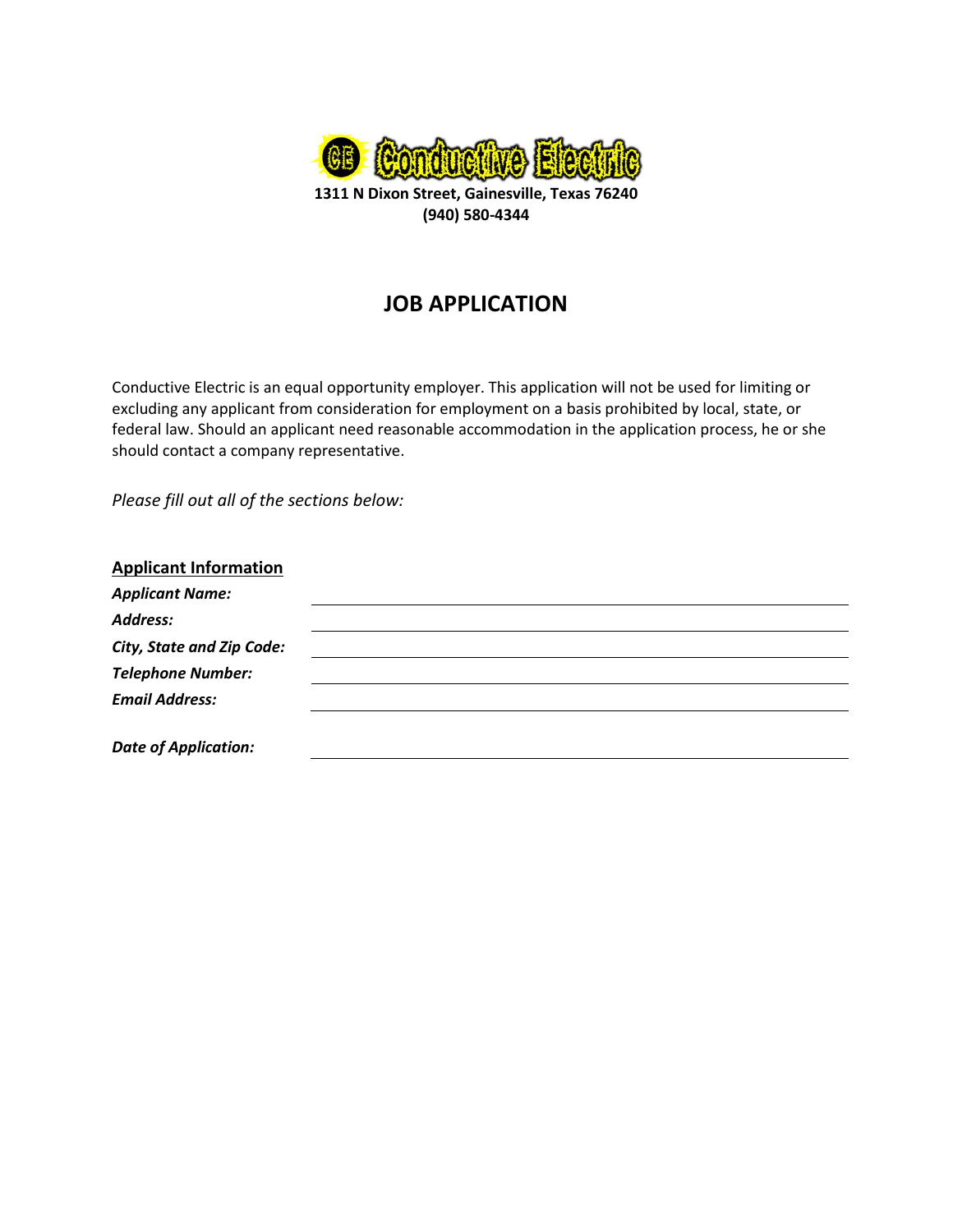## **Employment Position**

## *Position(s) applying for:*

| How did you hear about this position?                |  |
|------------------------------------------------------|--|
| What days are you available for work?                |  |
| What hours or shift are you available for work?      |  |
| If needed, are you available to work overtime?       |  |
| On what date can you start working if you are hired? |  |
| Salary desired:                                      |  |
|                                                      |  |

## **Personal Information**

| Have you ever applied to or worked for Conductive Electric before?                                     | <b>Yes</b> | No  |
|--------------------------------------------------------------------------------------------------------|------------|-----|
| If yes, when?                                                                                          |            |     |
|                                                                                                        |            |     |
| Are you 18 years of age or older?                                                                      | <b>Yes</b> | No. |
| Are you a U.S. citizen or approved to work in the United States?                                       | Yes.       | No. |
| What document can you provide as proof of citizenship or legal status?                                 |            |     |
|                                                                                                        |            |     |
| Will you consent to a mandatory controlled substance test?                                             | <b>Yes</b> | No. |
| Do you have any condition which would require job accommodations?                                      | <b>Yes</b> | No. |
| If yes, please describe accommodations required below.                                                 |            |     |
|                                                                                                        |            |     |
| Have you ever been convicted of a criminal offense (felony or misdemeanor)?                            | <b>Yes</b> | No. |
| If yes, please state the nature of the crime(s), when and where convicted and disposition of the case: |            |     |

*(Note: No applicant will be denied employment solely on the grounds of conviction of a criminal offense. The date of the offense, the nature of the offense, including any significant details that affect the description of the event, and the surrounding circumstances and the relevance of the offense to the position(s) applied for may, however, be considered.)*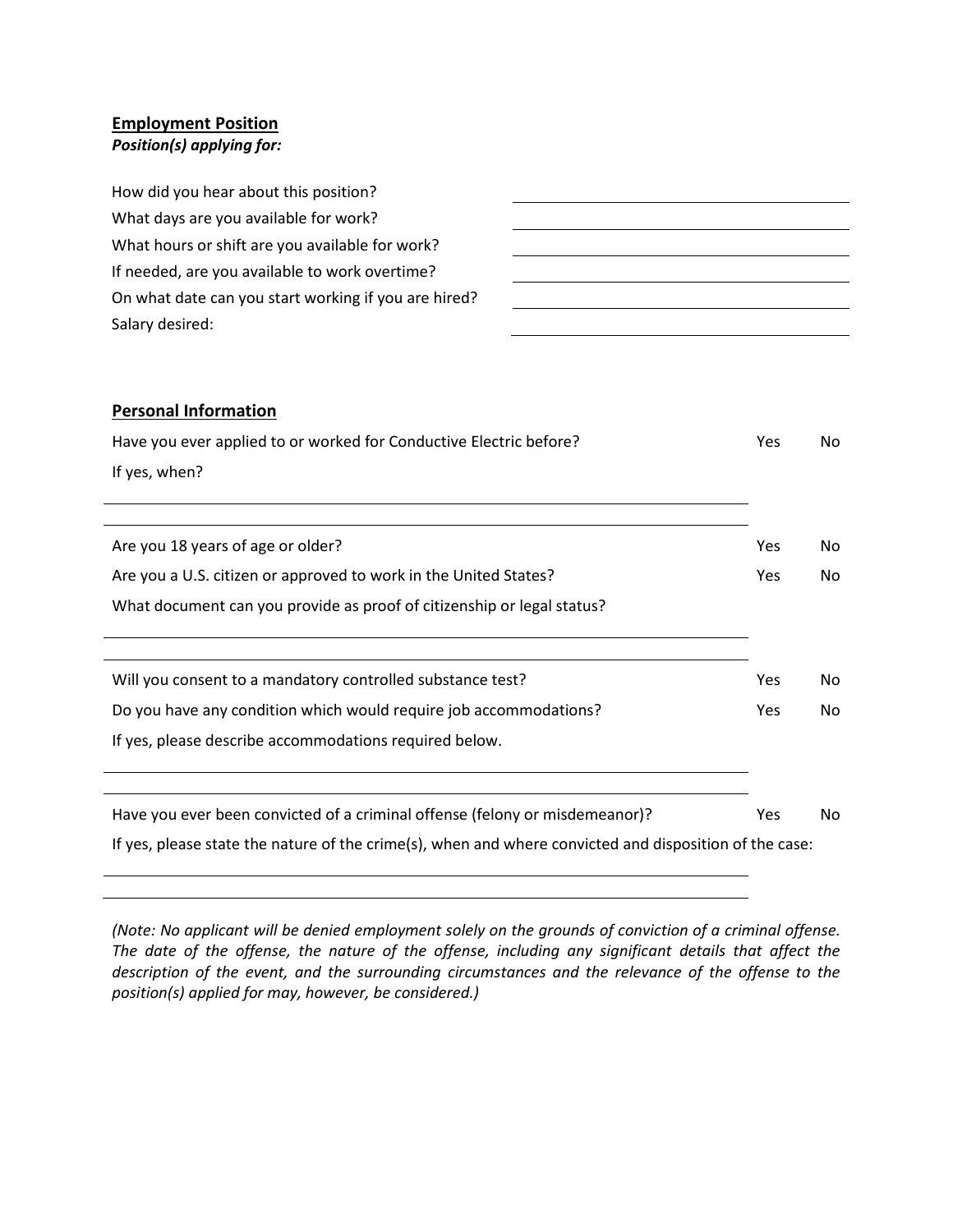## **Job Skills/Qualifications**

Please list below the skills and qualifications you possess for the position for which you are applying:

*(Note: Conductive Electric complies with the ADA and considers reasonable accommodation measures that may be necessary for eligible applicants/employees to perform essential functions. It is possible that a hire may be tested on skill/agility and may be subject to a medical examination conducted by a medical professional. )*

## **Education and Training**

#### **High School**

| Name | Location (City, State) | Year Graduated | Degree Earned |
|------|------------------------|----------------|---------------|
|      |                        |                |               |

## **College/University**

| Name | Location (City, State) | Year Graduated | Degree Earned |
|------|------------------------|----------------|---------------|
|      |                        |                |               |

#### **Vocational School/Specialized Training**

| Name | Location (City, State) | Year Graduated | Degree Earned |
|------|------------------------|----------------|---------------|
|      |                        |                |               |

#### **Military:**

Are you a member of the Armed Services?

What branch of the military did you enlist?

What was your military rank when discharged?

How many years did you serve in the military?

| <u> 1989 - Andrea Andrew Maria (h. 1989).</u> |  |  |
|-----------------------------------------------|--|--|
|                                               |  |  |
|                                               |  |  |
|                                               |  |  |

What military skills do you possess that would be an asset for this position?